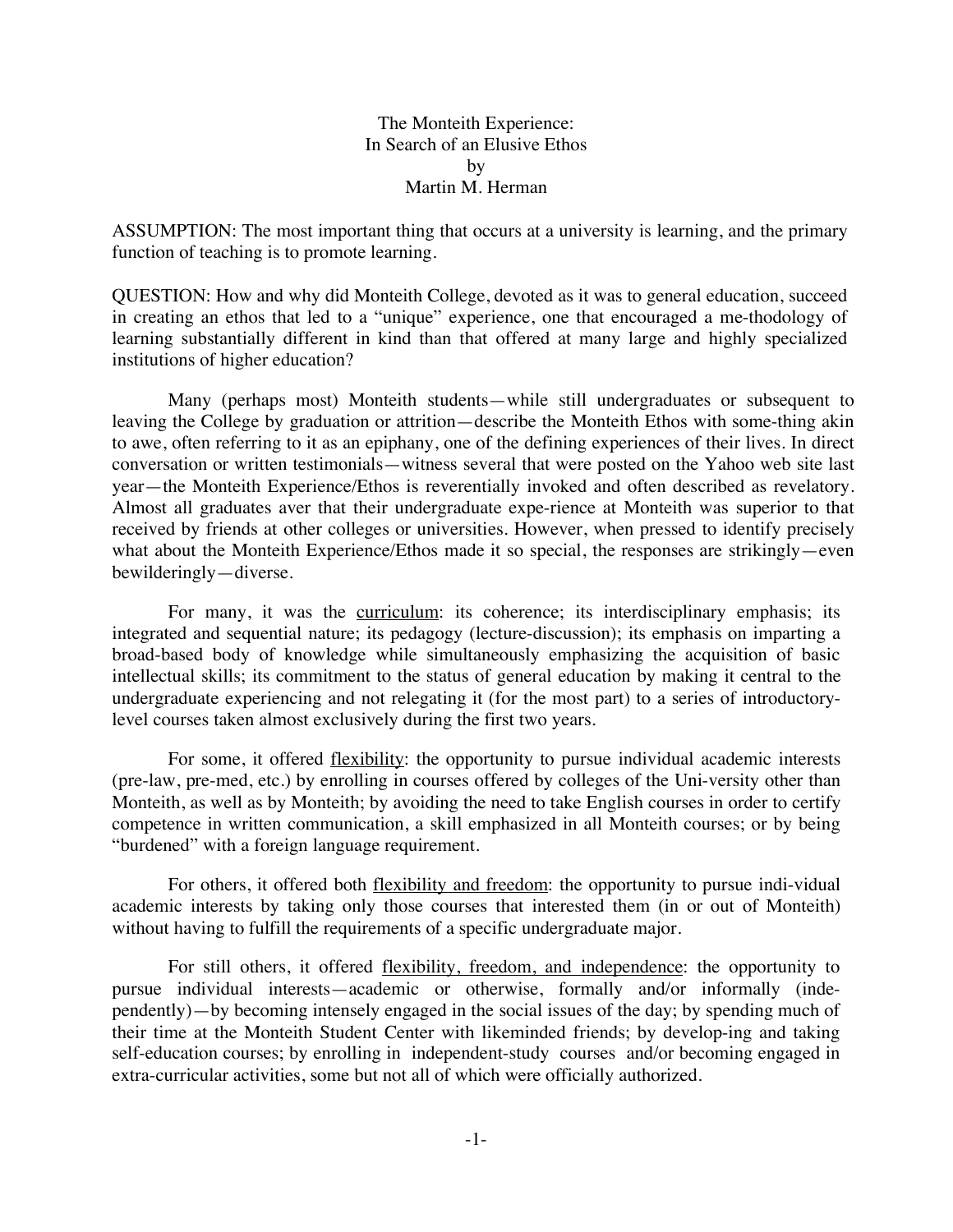Whatever the option, and they are certainly not mutually exclusive, virtually all who attended Monteith cite the skills of critical thinking, analysis, interpretation, evalua-tion, and the ability to communicate effectively orally and in writing—skills acquired and honed in discussion sessions and class assignments—as crucial to their intellectual development.

Interestingly, but not surprisingly, a somewhat similar range of diversity applies to members of the faculty as well. Some came to Monteith fully committed to the goals of the College. Others arrived with only a vague notion of what Monteith was about and what might be expected of them, but were eager to become engaged in the experiment. Still others remained convinced that they could function at Monteith much as they would at a traditional, disciplineoriented college or university. And a few viewed Monteith as a way station, a temporary home in which they could comfortably bide their time while seeking a more attractive professional opportunity elsewhere.

At bottom, being a Monteith faculty member was a significantly different experi- ence than being a faculty member in a more conventional academic setting. The intellec-tual demands associated with designing and implementing an integrated, interdisciplinary sequence of courses, and the social pressures imposed by the collaborative curriculum planning required by Monteith's team-teaching pedagogy, were substantial. As I have noted elsewhere ("Thirty-Two years at Wayne State University: A Long and Varied Career Revisited," p. 7): "[T]he fashioning of a good Monteith faculty member was a long and arduous process, one that required considerable time and effort, but one that yielded rich intellectual rewards. Faculty members who accepted the challenge fully (not all did) became versatile and well-rounded academics. Both they and their students profited immensely from the give-and-take of an educational system in which all were joint [and active] participants."

The phrase "joint and active participants" strikes me as being particularly apt, for it embodies a notion that I believe to be at the core of the Monteith Experience/Ethos. Whether it was actually true or not, all of us—faculty members and students alike—believed that active participation (not passive acceptance) in a dynamic learning com-munity is a central component of any successful educational enterprise.

## FINAL THOUGHTS:

I don't believe that the Monteith Ethos can be defined generically. It is, rather, a singular construct, synthesized individually by every Monteith student and faculty member from a myriad of experiential snapshots, but it is a singular construct that somehow embodies elements of a collective experience. It varies substantially from one generation of Mon-teithers to another, and it even varies among those who attended the College at the same time. Nevertheless, every Monteith student shares some things with all other Monteith

students, though each shares more things with increasingly fewer individuals and smaller groups until each experiences something unique, something shared with no one else.